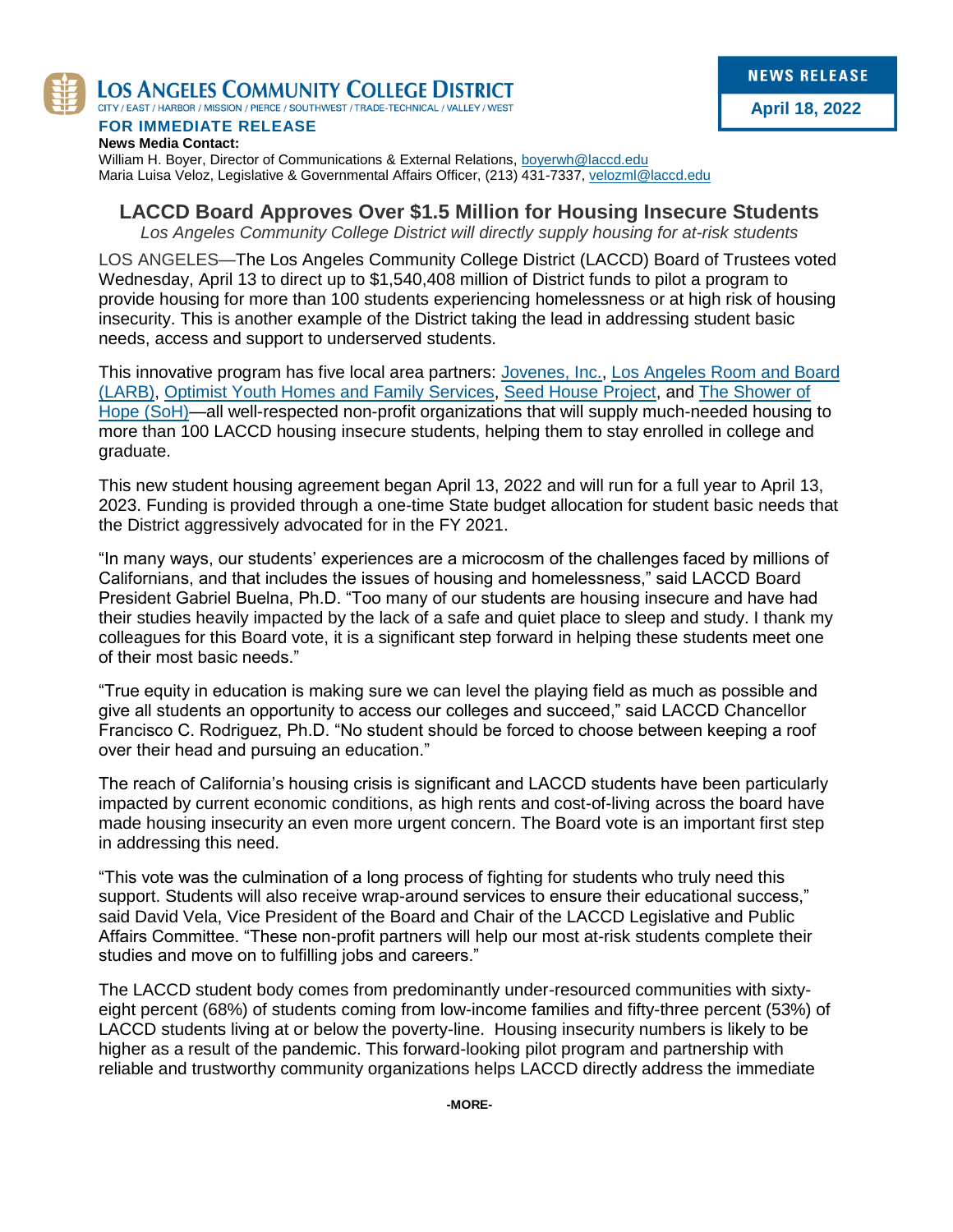### **2-2-2/One-Year Pilot Program For LACCD Student Housing Funded April 18, 2022**

needs of the most at-risk students. The students will not only have access to a clean, safe place to live, but they will also be provided with food, WiFi, and mental health support if needed. Some of the providers will also include academic tutoring, academic and financial counseling, technology and employment assistance.

"We are honored to be part of this program providing housing for the next generation of leaders in Los Angeles," said Sam Prater, founder, Los Angeles Room and Board. "As a former homeless student myself, I know how much housing insecurity concerns can weigh on those trying to manage their studies and lives."

In 2021, LACCD sponsored SB 330 (Durazo) [Chapter 572, Statutes of 2021], which authorizes the District to develop a pilot program to build affordable housing for its students or employees. The bill allows the District to enter into partnership with nonprofits or private entities to lease property under fair market value for the construction of much needed housing, if certain conditions are met. The intent of the below fair market value provision is to allow the savings of the lease to be passed along to the students and/or staff being housed with reduced rents. The bill passed the legislature and was signed by Governor Gavin Newsom.

The partnerships with non-profit partners will allow the District to meet immediate student housing needs and is another example of the District's ironclad commitment to addressing student basic needs.

The LACCD colleges include: [Los Angeles City College;](https://www.lacitycollege.edu/) [East Los Angeles College;](https://www.elac.edu/) [Los Angeles](https://www.lahc.edu/)  [Harbor College;](https://www.lahc.edu/) [Los Angeles Mission College;](http://www.lamission.edu/) [Los Angeles Pierce College;](http://www.piercecollege.edu/) [Los Angeles](https://www.lasc.edu/)  [Southwest College;](https://www.lasc.edu/) [Los Angeles Trade-Technical College;](http://www.lattc.edu/) [Los Angeles Valley College](https://www.lavc.edu/) and [West](http://www.wlac.edu/)  [Los Angeles College.](http://www.wlac.edu/)

**# # #**

### **About the Los Angeles Community College District**

We are the Colleges of Los Angeles! LACCD (www.laccd.edu) is the nation's largest community college district, educating about 250,000 students annually at its nine colleges that serve the residents of more than 36 cities and communities from 900 square miles of Los Angeles County. Since 1969, the District has been providing an important learning pathway for students seeking transfer to four-year colleges or universities while also offering two-year degrees and certificated training programs to Southern California's diverse workforce in many specialized trades and professions. Follow us on Facebook, https://www.facebook.com/LACCD, @LACCD, and on Twitter, https://twitter.com/laccd @laccd and Instagram, https://www.instagram.com/laccd\_edu/ @laccd\_edu.

### **Members of the Board**

Gabriel Buelna, Ph.D., President | David Vela, Vice President | Nichelle Henderson, Second Vice President Andra Hoffman | Kelsey K. Iino | Ernest H. Moreno | Steven F. Veres | Coraima Martinez, Student Trustee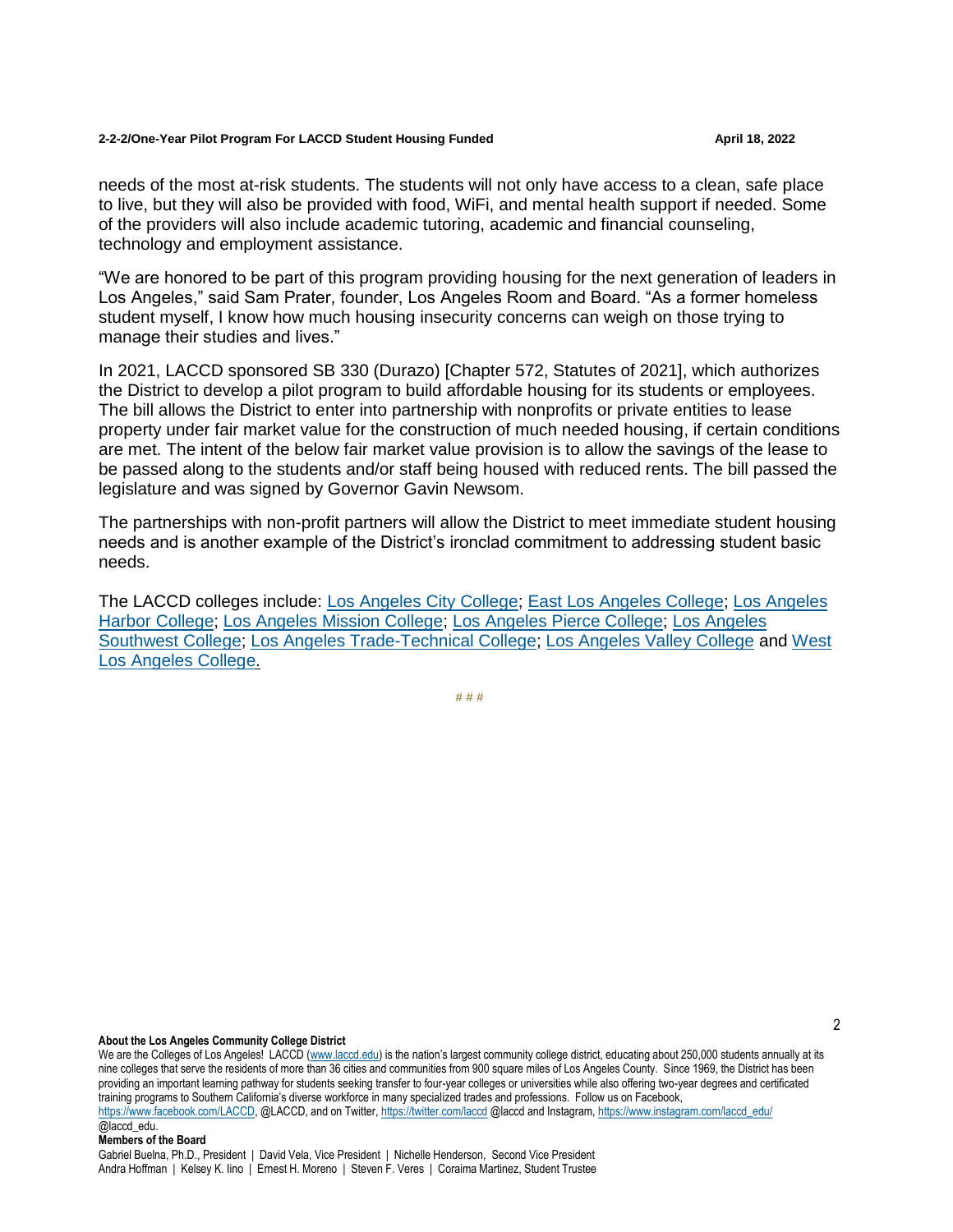

LOS ANGELES COMMUNITY COLLEGE DISTRICT

CITY / EAST / HARBOR / MISSION / PIERCE / SOUTHWEST / TRADE-TECHNICAL / VALLEY / WEST

# **PARA PUBLICACIÓN INMEDIATA**

**NEWS RELEASE 18 de abril del 2022**

**Contactos Con Los Medios de Comunicación:** William H. Boyer, Director of Communications & External Relations, [boyerwh@laccd.edu](mailto:boyerwh@laccd.edu) Maria Luisa Veloz, Legislative & Governmental Affairs Officer, (213) 431-7337[, velozml@laccd.edu](mailto:velozml@laccd.edu)

# **LACCD aprueba más de \$1.5 millones de dólares para estudiantes con vivienda insegura** *El Distrito de Colegios Comunitarios de Los Ángeles proveerá vivienda directamente a estudiantes en riesgo*

LOS ANGELES—La Mesa Directiva del Distrito de Colegios Comunitarios de Los Ángeles (LACCD) aprobó el miércoles 13 de abril que se autorizará hasta \$1,540,408 millones de dólares de fondos del Distrito a un programa piloto para proveer vivienda a más de 100 estudiantes sufriendo falta de vivienda o con alto riesgo de inseguridad en vivienda. Esto es otro ejemplo del Distrito tomando liderazgo en resolver necesidades básicas del estudiante, acceso y apoyo a estudiantes marginados.

Este innovador programa tiene cinco socios locales: [Jovenes, Inc.,](https://jovenesinc.org/) [Los Angeles Room and Board](https://larnb.org/)  [\(LARB\),](https://larnb.org/) [Optimist Youth Homes and Family Services,](https://www.oyhfs.org/) [Seed House Project,](https://seedhouseproject.org/) and [The Shower of](http://theshowerofhope.org/)  [Hope \(SoH\)—](http://theshowerofhope.org/)todas las organizaciones son bien respetadas las cuales suministrarán vivienda muy necesitada a más de 100 estudiantes del LACCD que sufren riesgo de vivienda, así ayudándoles a que permanezcan matriculados y graduarse.

Este nuevo acuerdo de vivienda estudiantil comenzó el 13 de abril del 2022 y continuará por un año entero hasta el 13 de abril del 2023. Los fondos son provistos por una asignación de una sola vez en el presupuesto Estatal para necesidades básicas estudiantiles, el cual el Distrito abogó agresivamente en el año fiscal 2021.

"De muchas maneras, las experiencias de nuestros estudiantes son un microcosmo de retos enfrentados por millones de Californianos, y esto incluye los temas de vivienda y falta de vivienda" dijo Gabriel Buelna, Ph.D., Presidente de la Mesa Directiva del LACCD. "Demasiados de nuestros estudiantes viven en una situación insegura y esto les afecta en sus estudios al no tener un lugar seguro y tranquilo donde dormir y estudiar. Agradezco el voto de mis colegas, es un paso significativo hacia adelante en ayudar a estos estudiantes a reunir una de sus necesidades más básicas."

"Equidad verdadera en educación es asegurar que todos estudiantes tengan acceso a nuestros colegios y que tengan éxito," dijo Francisco C. Rodriguez, Ph.D., Canciller del LACCD. "Ningún estudiante deberá ser forzado a escoger entre tener un techo sobre su cabeza o el perseguir una educación."

El alcance de la crisis de vivienda en California es significativo y los estudiantes del LACCD han sido particularmente impactados por las actuales condiciones económicas, tal como rentas altas y el costo de vivir en todos los ámbitos han hecho la inseguridad en vivienda un tema de gran urgencia.

"Este logro es la culminación de un largo proceso de luchar por estudiantes que verdaderamente necesitan este apoyo. Los estudiantes también recibirán servicios complementarios para asegurar su éxito educacional" dijo David Vela, Vicepresidente de La Mesa Directiva y Chair del Comité De Asuntos Legislativos del LACCD." "Estos socios ayudarán a nuestros estudiantes de alto riesgo a lograr sus estudios y seguir adelante en lograr empleos y carreras gratificantes."